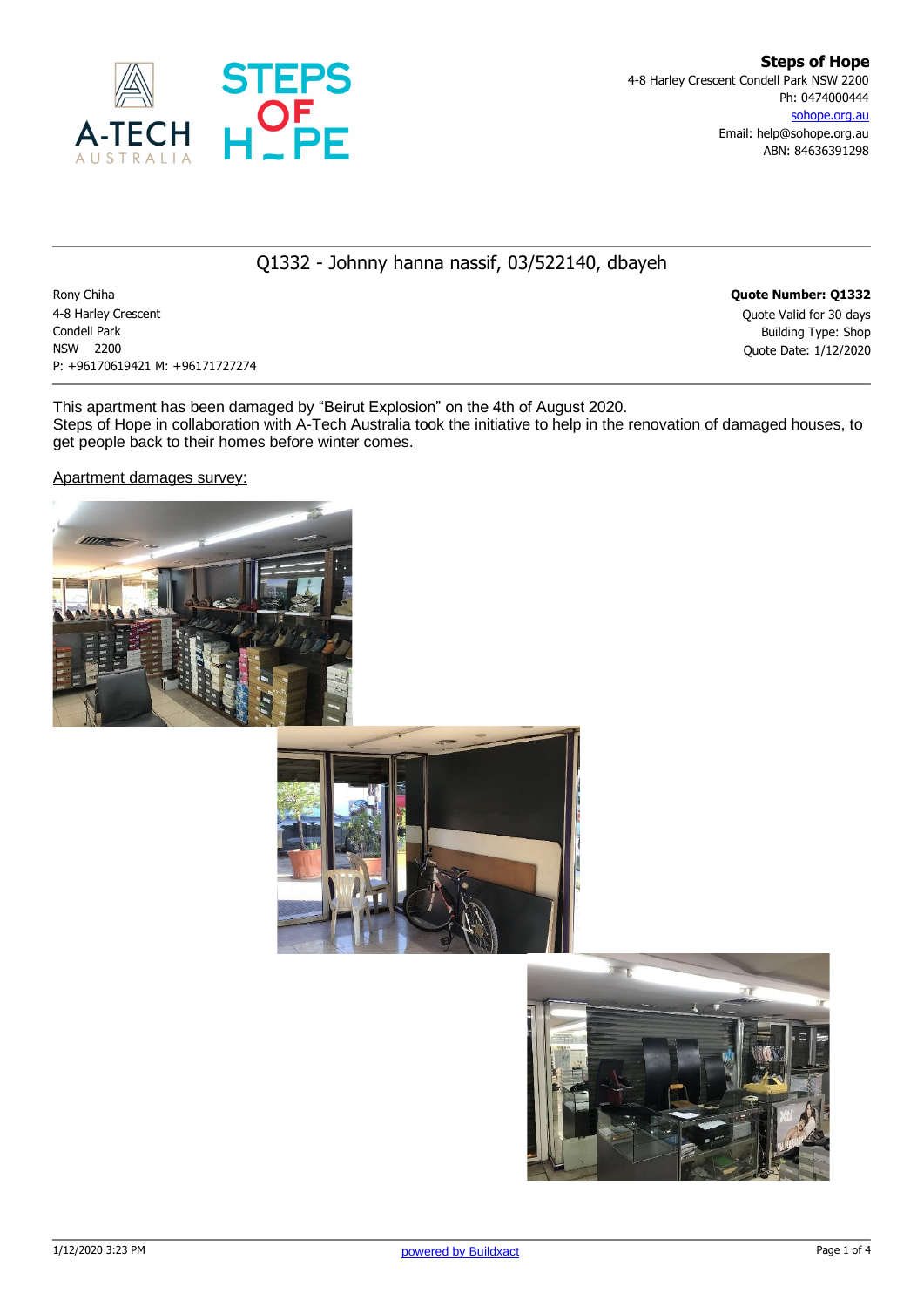## Q1332 - Johnny hanna nassif, 03/522140, dbayeh **Estimate**

| Customer:                                     |                        |                        | <b>Estimate Details:</b>                                |          |  |
|-----------------------------------------------|------------------------|------------------------|---------------------------------------------------------|----------|--|
| Rony Chiha                                    |                        | Net Total:             | \$361.00<br>$$0.00(0\%)$<br>\$0.00                      |          |  |
| 4-8 Harley Crescent                           |                        | Markup:                |                                                         |          |  |
| Condell Park                                  |                        | Tax:                   |                                                         |          |  |
| NSW 2200                                      |                        | <b>Estimate Total:</b> | \$361.00                                                |          |  |
| Ph: +96170619421<br>Email: help@sohope.org.au |                        |                        | <b>Building Type: Shop</b><br>Date Prepared: 24/11/2020 |          |  |
|                                               |                        | Cost Items             |                                                         |          |  |
| Code                                          | Description            | Units / UOM            | Unit Cost                                               | Total    |  |
| <b>Aluminium and glass</b><br>1               |                        |                        |                                                         | \$306.00 |  |
| 1.1                                           | 8mm Clear Glass        | 18.000                 | \$17.00                                                 | \$306.00 |  |
|                                               |                        | 8mm Clear Glass        |                                                         | 8.000    |  |
| $\overline{\mathbf{2}}$<br>Labor              |                        |                        |                                                         | \$55.00  |  |
| 2.1                                           | Professional Installer | 1.000 Day              | \$55.00                                                 | \$55.00  |  |

Professional Installer \$55.00

Net Total: \$361.00

Markup: \$0.00

Tax: \$0.00

## **Estimate Total: \$361.00**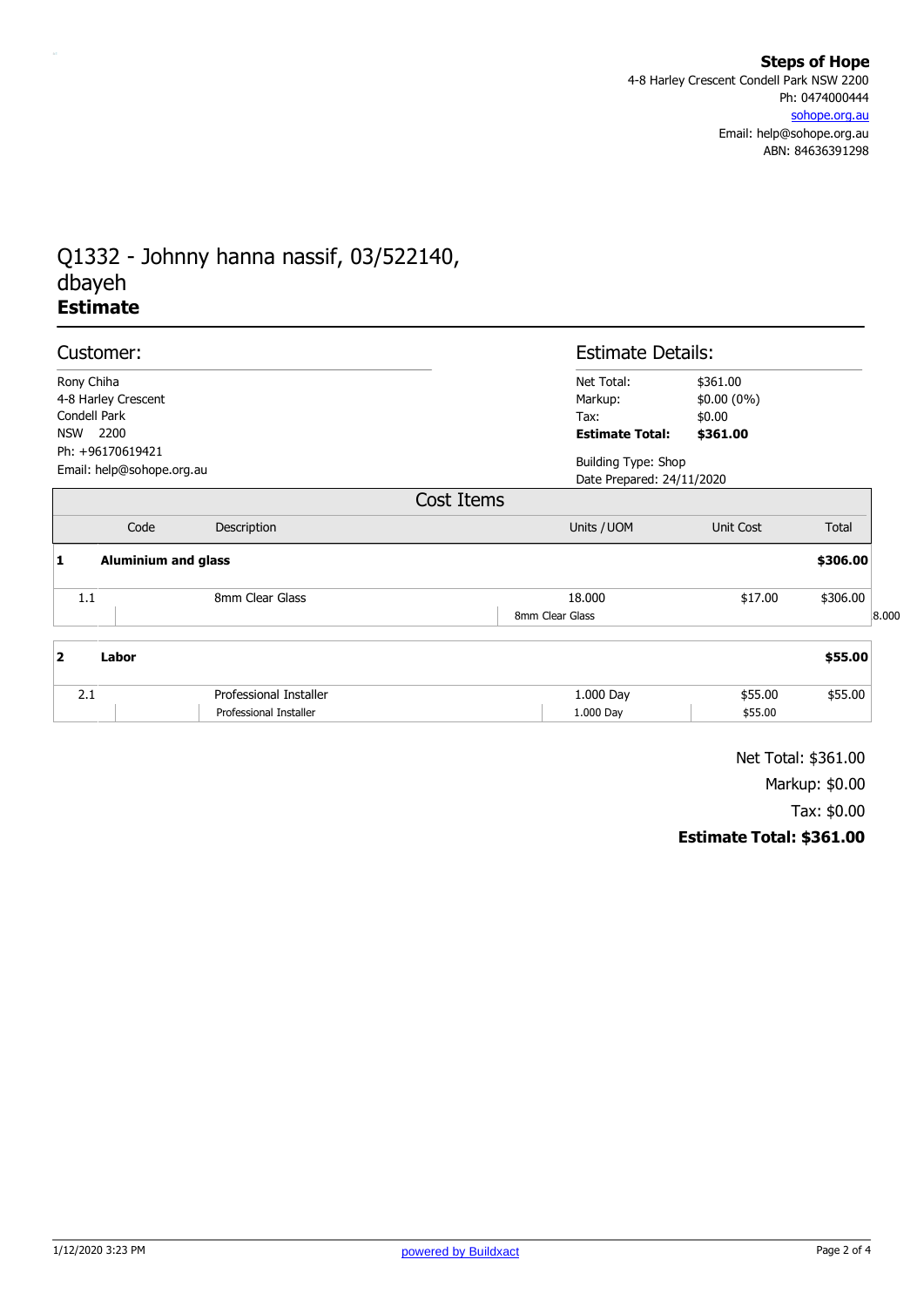

**Steps of Hope** 4-8 Harley Crescent Condell Park NSW 2200 Ph: 0474000444 sohope.org.au Email: help@sohope.org.au ABN: 84636391298